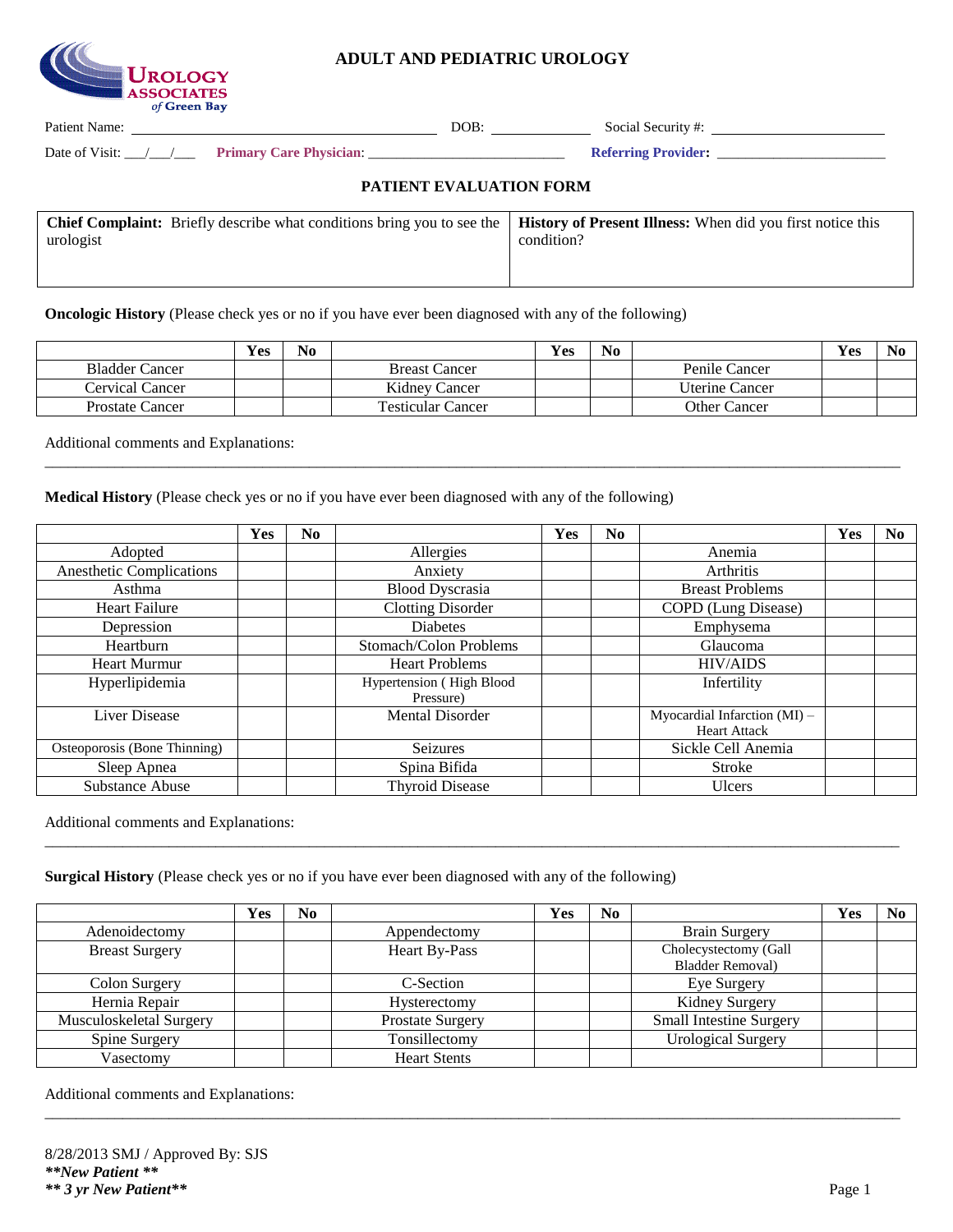# **Family History** (Please mark relative and if they have a history of)

|                                       | Allergies | Alcohol<br>Drug | Asthma | Bone<br>Joint | Cancer | Diabetes | $\overline{G}$ | /Renal<br><b>GU</b> | Vascular<br>Heart | tension<br>Hyper- | Lipids | Neurology | Psychiatry | Pulmonary | Stroke | Thyroid | Other |
|---------------------------------------|-----------|-----------------|--------|---------------|--------|----------|----------------|---------------------|-------------------|-------------------|--------|-----------|------------|-----------|--------|---------|-------|
| Mother                                |           |                 |        |               |        |          |                |                     |                   |                   |        |           |            |           |        |         |       |
| Father                                |           |                 |        |               |        |          |                |                     |                   |                   |        |           |            |           |        |         |       |
| Sister(s)                             |           |                 |        |               |        |          |                |                     |                   |                   |        |           |            |           |        |         |       |
| Brother(s)                            |           |                 |        |               |        |          |                |                     |                   |                   |        |           |            |           |        |         |       |
| Maternal Aunt                         |           |                 |        |               |        |          |                |                     |                   |                   |        |           |            |           |        |         |       |
| Maternal Uncle                        |           |                 |        |               |        |          |                |                     |                   |                   |        |           |            |           |        |         |       |
| Paternal Aunt                         |           |                 |        |               |        |          |                |                     |                   |                   |        |           |            |           |        |         |       |
| Paternal Uncle                        |           |                 |        |               |        |          |                |                     |                   |                   |        |           |            |           |        |         |       |
| Maternal Grandma                      |           |                 |        |               |        |          |                |                     |                   |                   |        |           |            |           |        |         |       |
| Maternal Grandpa                      |           |                 |        |               |        |          |                |                     |                   |                   |        |           |            |           |        |         |       |
| Paternal Grandma                      |           |                 |        |               |        |          |                |                     |                   |                   |        |           |            |           |        |         |       |
| Paternal Grandpa                      |           |                 |        |               |        |          |                |                     |                   |                   |        |           |            |           |        |         |       |
| Additional comments and Explanations: |           |                 |        |               |        |          |                |                     |                   |                   |        |           |            |           |        |         |       |

\_\_\_\_\_\_\_\_\_\_\_\_\_\_\_\_\_\_\_\_\_\_\_\_\_\_\_\_\_\_\_\_\_\_\_\_\_\_\_\_\_\_\_\_\_\_\_\_\_\_\_\_\_\_\_\_\_\_\_\_\_\_\_\_\_\_\_\_\_\_\_\_\_\_\_\_\_\_\_\_\_\_\_\_\_\_\_\_\_\_\_\_\_\_\_\_\_\_\_\_\_\_\_\_\_\_\_\_\_\_ \_\_\_\_\_\_\_\_\_\_\_\_\_\_\_\_\_\_\_\_\_\_\_\_\_\_\_\_\_\_\_\_\_\_\_\_\_\_\_\_\_\_\_\_\_\_\_\_\_\_\_\_\_\_\_\_\_\_\_\_\_\_\_\_\_\_\_\_\_\_\_\_\_\_\_\_\_\_\_\_\_\_\_\_\_\_\_\_\_\_\_\_\_\_\_\_\_\_\_\_\_\_\_\_\_\_\_\_\_\_

**Social History** (Please check the appropriate responses)

| Do you Smoke? □Yes □No Past Smoking History _________ Quit Date ___________ Amount Smoked _________ |                 |              |                                                                   |                                       |                |                                            | <b>Years Smoked</b> |
|-----------------------------------------------------------------------------------------------------|-----------------|--------------|-------------------------------------------------------------------|---------------------------------------|----------------|--------------------------------------------|---------------------|
| Caffeine Consumption? $\Box$ Yes $\Box$ No                                                          |                 |              |                                                                   | Sexually Active? $\Box$ Yes $\Box$ No |                |                                            |                     |
| Drinks Per Week Glasses of Wine Cans of Beer                                                        |                 |              |                                                                   |                                       |                | Shots of Liquor Drinks Containing 0.5oz of |                     |
| Alcohol                                                                                             |                 |              |                                                                   |                                       |                |                                            |                     |
| Birth Control/Protection: □Abstinence                                                               |                 |              | $\Box$ Condom                                                     | $\Box$ Diaphragm                      | $\Box$ Implant | $\Box$ Injection                           | $\Box$ Inserts      |
|                                                                                                     | $\square$ IUD   |              | $\Box$ Pill                                                       | $\Box$ Patch                          | $\Box$ Rhythm  | $\Box$ Spermicide                          | $\Box$ Sponge       |
|                                                                                                     | $\Box$ Surgical |              | $\Box$ Ring                                                       | $\Box$ None                           |                |                                            |                     |
| Drug Use? $\Box$ Yes $\Box$ No                                                                      |                 | Use Per Week |                                                                   |                                       |                |                                            |                     |
| Type:                                                                                               |                 |              | $\Box$ Marijuana $\Box$ Methamphetamines $\Box$ Cocaine $\Box$ IV |                                       | $\Box$ Other   |                                            |                     |

\_\_\_\_\_\_\_\_\_\_\_\_\_\_\_\_\_\_\_\_\_\_\_\_\_\_\_\_\_\_\_\_\_\_\_\_\_\_\_\_\_\_\_\_\_\_\_\_\_\_\_\_\_\_\_\_\_\_\_\_\_\_\_\_\_\_\_\_\_\_\_\_\_\_\_\_\_\_\_\_\_\_\_\_\_\_\_\_\_\_\_\_\_\_\_\_\_\_\_\_\_\_\_\_\_\_\_\_\_\_ \_\_\_\_\_\_\_\_\_\_\_\_\_\_\_\_\_\_\_\_\_\_\_\_\_\_\_\_\_\_\_\_\_\_\_\_\_\_\_\_\_\_\_\_\_\_\_\_\_\_\_\_\_\_\_\_\_\_\_\_\_\_\_\_\_\_\_\_\_\_\_\_\_\_\_\_\_\_\_\_\_\_\_\_\_\_\_\_\_\_\_\_\_\_\_\_\_\_\_\_\_\_\_\_\_\_\_\_\_\_

Additional comments and Explanations:

|                     | Allergic to: Drugs, medication, other? |                           |
|---------------------|----------------------------------------|---------------------------|
| $\square$ No        |                                        | $\Box$ Yes – List Drug(s) |
| <b>Drug Name(s)</b> | <b>Dose/Frequency</b>                  | <b>Reaction</b>           |
|                     |                                        |                           |
|                     |                                        |                           |
|                     |                                        |                           |
|                     |                                        |                           |
|                     |                                        |                           |

| <b>Current Medications</b><br>(Bring Bottles) |                       |                              |  |  |  |  |  |
|-----------------------------------------------|-----------------------|------------------------------|--|--|--|--|--|
| <b>Drug Name(s)</b>                           | <b>Dose/Frequency</b> | <b>Reason for Medication</b> |  |  |  |  |  |
|                                               |                       |                              |  |  |  |  |  |
|                                               |                       |                              |  |  |  |  |  |
|                                               |                       |                              |  |  |  |  |  |
|                                               |                       |                              |  |  |  |  |  |
|                                               |                       |                              |  |  |  |  |  |